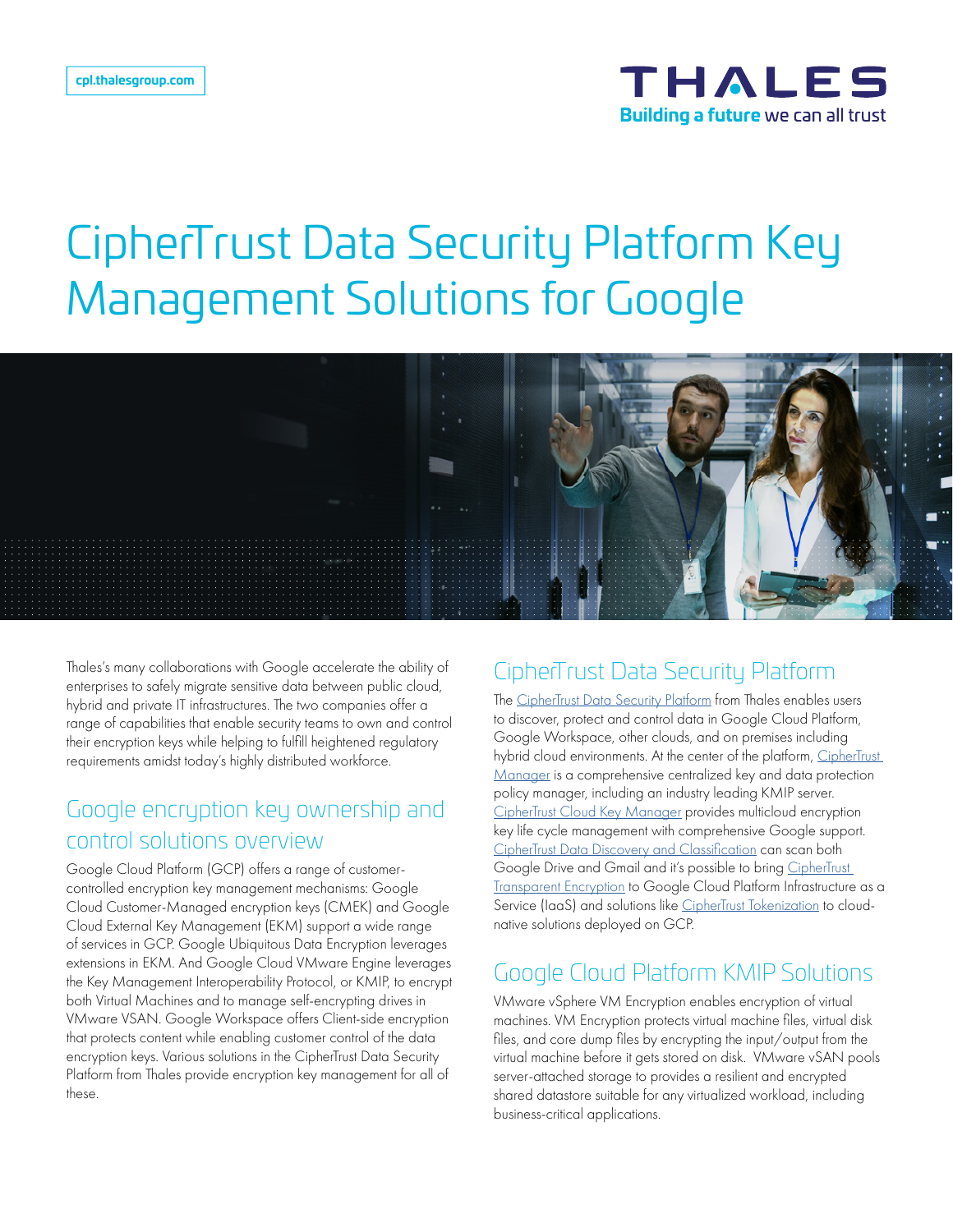Both solutions leverage the Key Management Interoperability Protocol (KMIP) for encryption key management and key vaulting. Hence, vSphere VM Encryption and vSAN can leverage the KMIP server in CipherTrust Manager for full key lifecycle management and role separation.

Google supports the VMware stack in Google Cloud using the Google Cloud VMware Engine (GCVE). Now apps and workloads designed to run within VMware can be seamlessly migrated to the cloud, along with KMIP support from CipherTrust Manager.

## External Key Management

Google Cloud Platform External Key Management (EKM) is a leading "hold your own key" (HYOK) implementation, for which CipherTrust Cloud Key Manager (CCKM) acts as an EKM Service, or EKMS. EKM supports a growing number of Google Cloud Platform services visible [here.](https://cloud.google.com/kms/docs/ekm) HYOK with EKM delivers customer key ownership with revocation by default, as keys exist in Google Cloud only ephemerally. Powerful access controls are based on granting access to keys for each Google Cloud Project before they can be used. Big Data



## Ubiquitous Data Encryption

Google's Ubiquitous Data Encryption (UDE) capability involves two significant computing security innovations. CipherTrust Cloud Key Manager supports both.

Confidential Computing in the context of UDE leverages [hardware-secured Google Cloud Platform Compute Engines](https://cloud.google.com/compute/confidential-vm/docs/about-cvm), providing strong guarantees of data-in-use privacy. A crucial aspect of confidential computing is [attestation](https://cloud.google.com/compute/confidential-vm/docs/monitoring) - the ability to verify that a remote environment is protected and suitable for delivery of sensitive data and/or keys. In the context of UDE, attestation allows remote verification that certain Google Cloud Platform Compute Instances are operating under with hardware-secured Confidential Computing protections.

In support of confidential computing, CipherTrust Cloud Key Manager can verify these attestations. Key access rules now  $int$ include requirements for confidential computing – in this case, requests to access keys will only be accepted if a verifiable attestation of a confidential computing environment is provided.

Split Trust, as a component of UDE, increases trust by not opin 11 by, as a component of ODE, increases hear by not<br>wrapping an entire key by a single external entity. Instead, the DEK may be split and each fragment sent to multiple key wrapping services. [Split Trust](https://cloud.google.com/compute/confidential-vm/docs/ubiquitous-data-encryption#split_trust) increases cloud trust by ensuring that neither Google nor a host, application or user with access to CipherTrust Cloud Key Manager can unilaterally decrypt customer data.<br>Cloud Key Manager can unilaterally decrypt customer data. CipherTrust Cloud Key Manager has full support for Split Trust.

Split trust fulfills the notion of ubiquitous data encryption:

- Data in use is encrypted with memory encryption provided by confidential computing hardware
- •Data in motion is encrypted on the wire
- $\bullet$  Data at rest is encrypted with the additional power of Split Trust data encryption keys

# Customer-Managed Encryption Keys

Customers who may prefer a Bring Your Own Key mechanism can utilize Google Customer-Managed Encryption Keys, which supports a large number of Google Cloud Platform services, visible [here.](https://cloud.google.com/kms/docs/using-other-products#cmek_integrations)